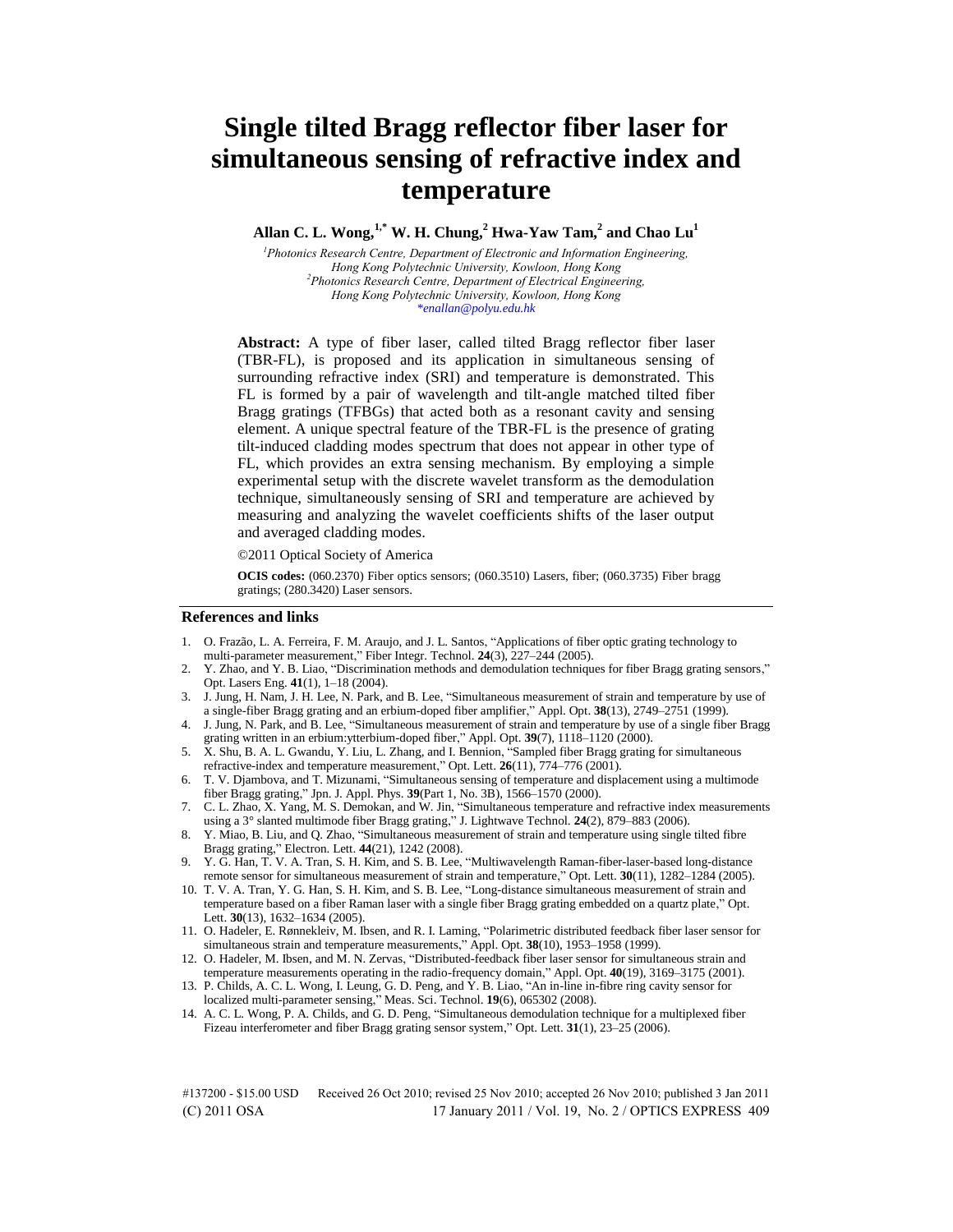- 15. A. C. L. Wong, P. A. Childs, and G. D. Peng, "Multiplexed fibre Fizeau interferometer and fibre Bragg grating sensor system for simultaneous measurement of quasi-static strain and temperature using discrete wavelet transform," Meas. Sci. Technol. **17**(2), 384–392 (2006).
- 16. Y. Miao, B. Liu, S. Tian, and Q. Zhao, "Temperature-insensitive refractive index sensor based on tilted fiber Bragg grating," Microw. Opt. Technol. Lett. **51**(2), 479–483 (2009).
- 17. C. F. Chan, C. Chen, A. Jafari, A. Laronche, D. J. Thomson, and J. Albert, "Optical fiber refractometer using narrowband cladding-mode resonance shifts," Appl. Opt. **46**(7), 1142–1149 (2007).

# **1. Introduction**

Up to present, there are mainly two types of grating based fiber lasers (FLs), namely distributed feedback and distributed Bragg reflector FLs, and enormous amount of efforts have been put into the study of their fundamental properties and applications, including fiber sensing. When used as sensing elements, FLs, as active sensors, have the advantage of high sensitivity, sensing output power and extinction ratio, and narrower linewidth/bandwidth. Furthermore, simultaneous two-parameter sensing, especially using only one single sensing element, has attracted considerable research interests. This is driven by: (i) the capability of detecting more measurands using fewer sensors; and (ii) the ability of solving the issue of cross-sensitivity (mostly temperature-induced) inherited from the sensor property [1,2]. Additionally, single sensor has the advantage that its structure can be made more compact, and is generally less difficult to fabricate, which simplifies and eases the packaging and installation works for practical applications.

Thus far, most of the proposed single sensors for simultaneous two-parameter sensing are of passive type [3–8] and only very few on using active sensors, e.g., fiber Raman lasers [9,10] and distributed feedback FLs [11,12] for simultaneous sensing of strain and temperature. Here, we propose a type of grating based FL called the tilted Bragg reflector fiber laser (TBR-FL), and demonstrate its application in simultaneous two-parameter sensing. The TBR-FL comprises a pair of wavelength and tilt-angle matched tilted fiber Bragg gratings (TFBGs), and possesses a unique spectral feature that does not appear in any other type of FLs – the presence of grating tilt-induced cladding modes spectrum. This provides an extra sensing mechanism for the FL to be capable of detecting the surrounding environment. We demonstrate that, with a simple experimental setup, the use of a single TBR-FL for simultaneous sensing of surrounding refractive index (SRI) and temperature. The discrete wavelet transform (DWT) technique is employed to demodulate, denoise and analyze the sensor signal.

# **2. Fiber laser sensing principle and fabrication**

The structure of the TBR-FL comprises a pair of wavelength and tilt-angle matched TFBGs forming the resonant cavity and is depicted in Fig. 1(a). When a pump source is launched, optical feedback inside the cavity confined by the grating pair caused light to amplify, as for the case of ordinary FLs. Lasing occurs at the Bragg mode bound inside the core, whereas the cladding modes are coupled out from the core and so do not contribute to the laser operation. However, these cladding modes have a well-known property that the transmission loss dips vary upon changes in the surrounding refractive index (SRI), while the bound core (lasing) mode remains unaltered. That is, the SRI only affects the cladding modes spectrum and the lasing mode (and hence, lasing wavelength) is kept unchanged. On the other hand, temperature change affects the FL as a whole and alters the entire spectrum (including lasing and cladding modes). Thus, by combining these two sensing properties, simultaneous sensing of SRI and temperature using a single TBR-FL can be achieved, i.e., temperature is measured by tracking the lasing mode shift, and SRI by the differential wavelength shift between the laser output and cladding modes.

The TBR-FL was fabricated in a standard FBG writing facility using the phase mask UV exposure method. First, a high-reflector TFBG was written in a section of stripped erbiumdoped fiber (EDF) (Corning Er 1500C) placed immediately behind a phase mask (BRAGG Photonics) by an ArF excimer laser operated at 193 nm (Coherent Compex Pro F2). The TFBG has a tilt angle, grating length and Bragg mode transmission loss of 4.5°, 12.5 mm and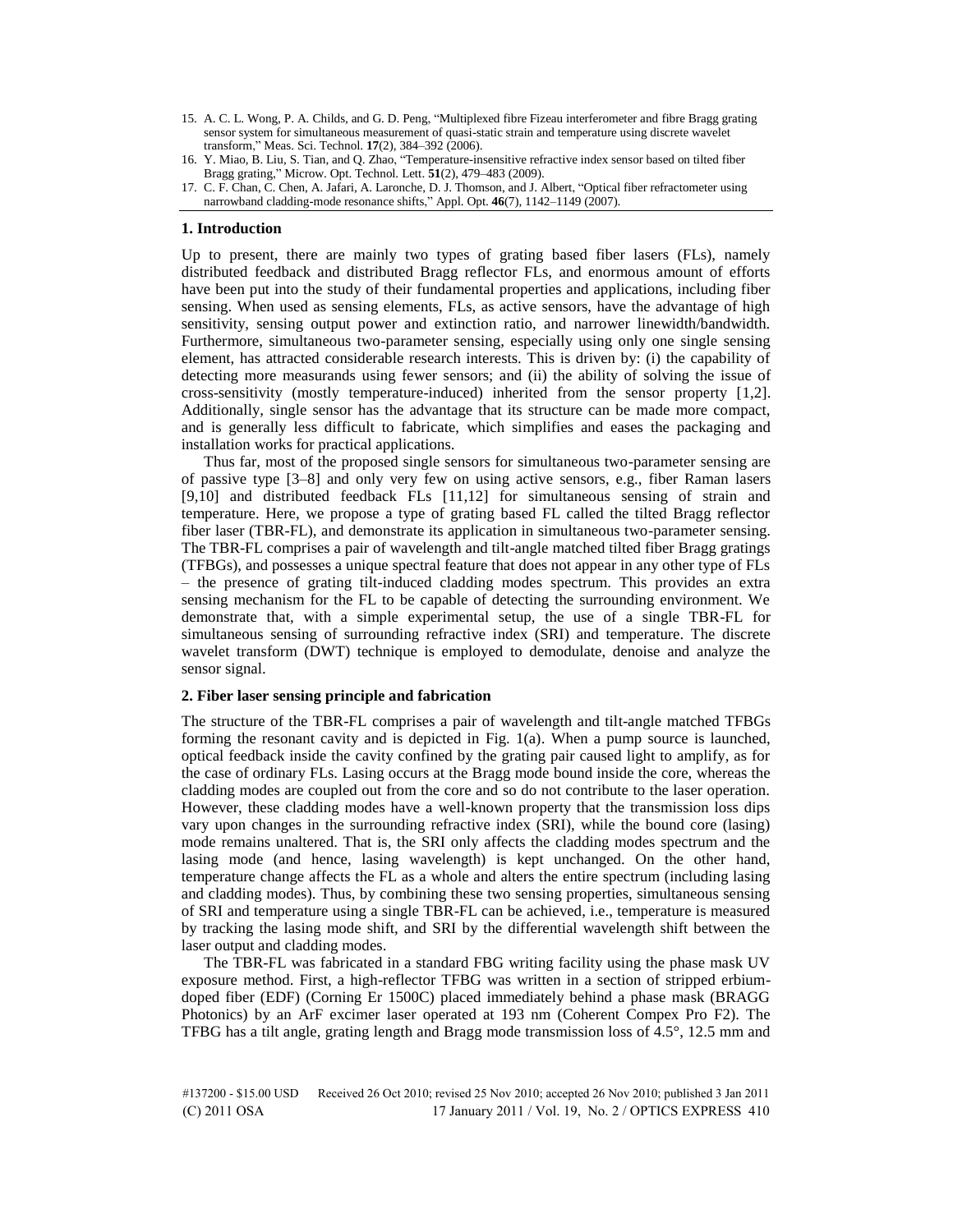$-28.6$  dB, respectively, and the spectrum is shown in Fig. 1(b). All spectra were obtained by an optical spectrum analyzer (OSA) (Yokogawa AQ6370, wavelength resolution and sampling interval set to 0.02 nm and 0.001 nm). Next, the UV beam was shifted and an output-coupler TFBG was written with the same tilt angle and grating length as the highreflector grating. The separation between the closer edges of the two TFBGs, i.e., the nominal cavity, was 1.5 mm. Thus, the FL has a total length of 26.5 mm. Figure 1(c) shows the output spectrum of the TBR-FL, with the lasing wavelength, output power and extinction ratio of 1554.62 nm, 15 dBm and 58 dB, respectively.



Fig. 1. (a) Structure of the TBR-FL, (b) transmission spectrum of the high reflector grating, and (c) output spectrum of the TBR-FL.

#### **3. Experimental setup and signal demodulation**

In order to perform simultaneous sensing of SRI and temperature using a single TBR-FL, it is necessary to get access to both the laser output (Bragg mode) and cladding modes simultaneously. This is done by employing a simple experimental setup as shown schematically in Fig. 2. In this setup, a 980 nm laser diode was pumped to the TBR-FL via a 980/1550 nm wavelength-division-multiplexer (WDM), and the laser output signal was obtained by the OSA. An optical isolator (ISO) (Lightem) was inserted in between the WDM and OSA to avoid back reflections. At the other side of the FL was a continuous piece of EDF  $(\sim 50 \text{ cm})$  looped in a diameter of  $\sim 3 \text{ cm}$ , and so the sensor head comprised both the FL and the short coiled EDF section. Index matching gel (IMG) (Fiber Instruments Sales) was applied to the far end of the EDF to minimize any reflections that may cause resonant feedback. This EDF section acted as an amplified spontaneous emission source (with backward EDF spectrum) when excited by the excessive pump source. As such, the transmission spectrum of the constituent TFBGs can be observed by the OSA. With this setup, both the laser output and cladding modes spectra can be obtained simultaneously. Figure 3(a) shows a typical full spectrum of the TBR-FL, consisting both the laser output [Fig. 3(b)] and cladding modes [Fig. 3(c)] spectra. It should be pointed out that the broad cladding modes spectrum may contain high-frequency AC components due to the Fabry-Perot interference induced by the TFBG pair [13]. However, as will be explained later, these AC components can be readily and automatically removed by the DWT technique without altering the important spectral features.



Fig. 2. Experimental setup.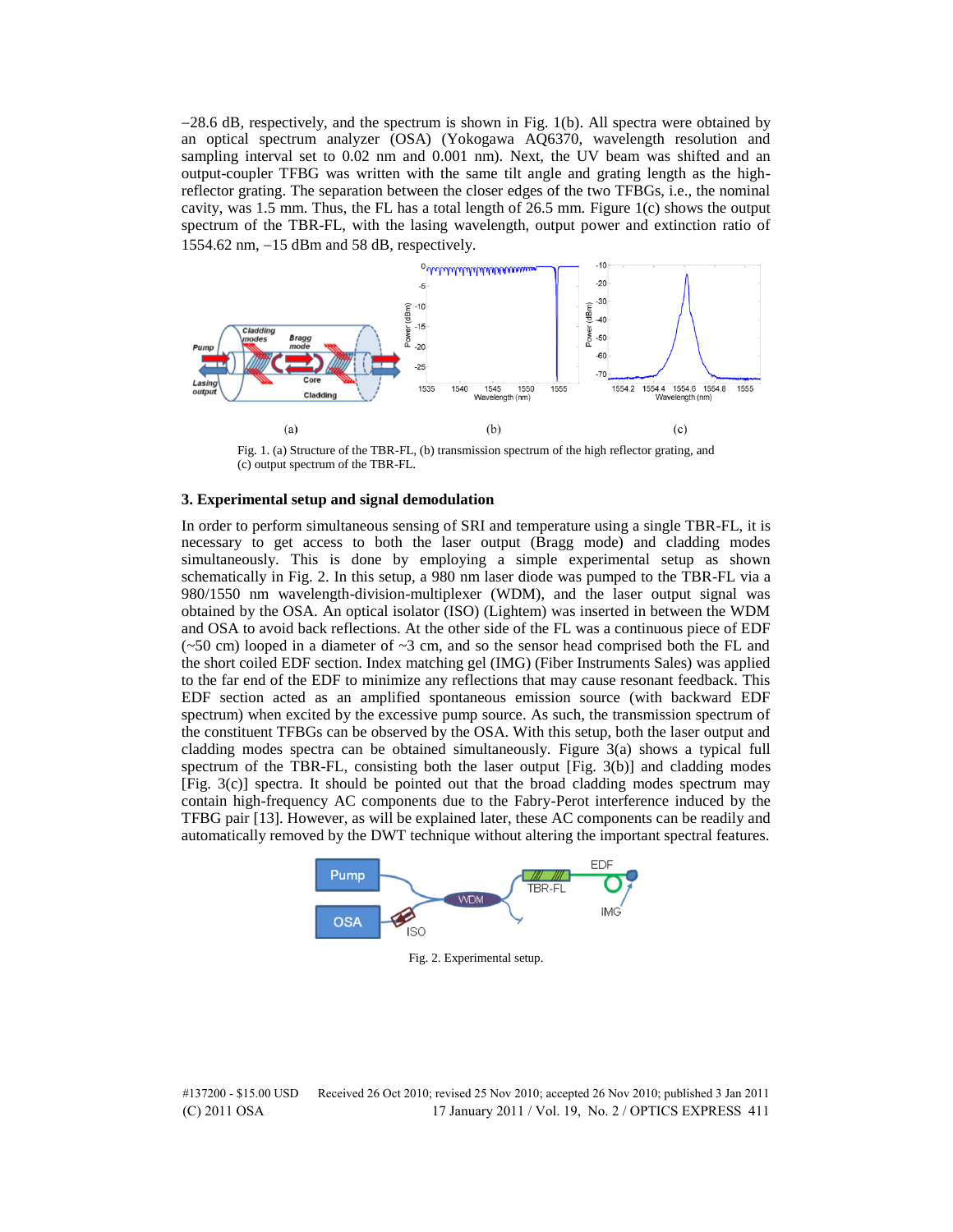

Fig. 3. (a) Full spectrum of the TBR-FL sensor; and the magnification around (b) the laser output and (c) cladding modes spectrum.



Fig. 4. Wavelet coefficients of a measured TBR-FL transmission spectrum: (a) 6th-level detail coefficients for the cladding modes, and (b) 2nd-level approximation coefficients for the Bragg mode. Dotted lines are the original spectra (manually offset) for comparison.

The TBR-FL sensor signal [Fig. 3(a)] is demodulated and analyzed using the DWT technique [14,15], in which the laser output and cladding modes parts are simultaneously and unambiguously extracted. When the DWT is applied, the sensor signal is decomposed into different spectral bands and represented as detail (high-frequency part) and approximation (low-frequency part) wavelet coefficients at various wavelet levels. Its principle is based on the multiresolution analysis in which the DWT performs a multi-stage two-channel quadrature mirror filter bank operation. The original sensor signal, after processed by the first-stage filtering, is decomposed into 1st-level detail and approximation coefficients, which are the filter coefficients from the high-pass and low-pass parts of the filter bank, respectively. After that, the 1st-level approximation coefficients are used as an input for the 2nd-stage filtering to extract the 2nd-level detail and approximation coefficients. This multi-stage decomposition process is repeated in cascade using the most recent approximation coefficients as the input to the next stage filtering. It is interesting to note that while the approximation coefficients retain the DC values of the original signal, the detail coefficients are mean-removed. Thus, the first few levels of approximation coefficients may have similar spectral profile to the original signal, but indeed the high-frequency components, mostly consisted of noise, are removed because the corresponding levels of detail coefficients are discarded. Since the laser output (lower frequency) and cladding modes (higher frequency) have different spatial frequencies, they are transformed into, and represented as, approximation and detail wavelet coefficients at two separate levels, respectively. E.g., after taking the DWT of the original sensor signal [Fig. 3(a)], Figs. 4(a) and 4(b) show the 6th-level detail coefficients and the 2nd-level approximation coefficients representing the cladding modes and laser output, respectively. For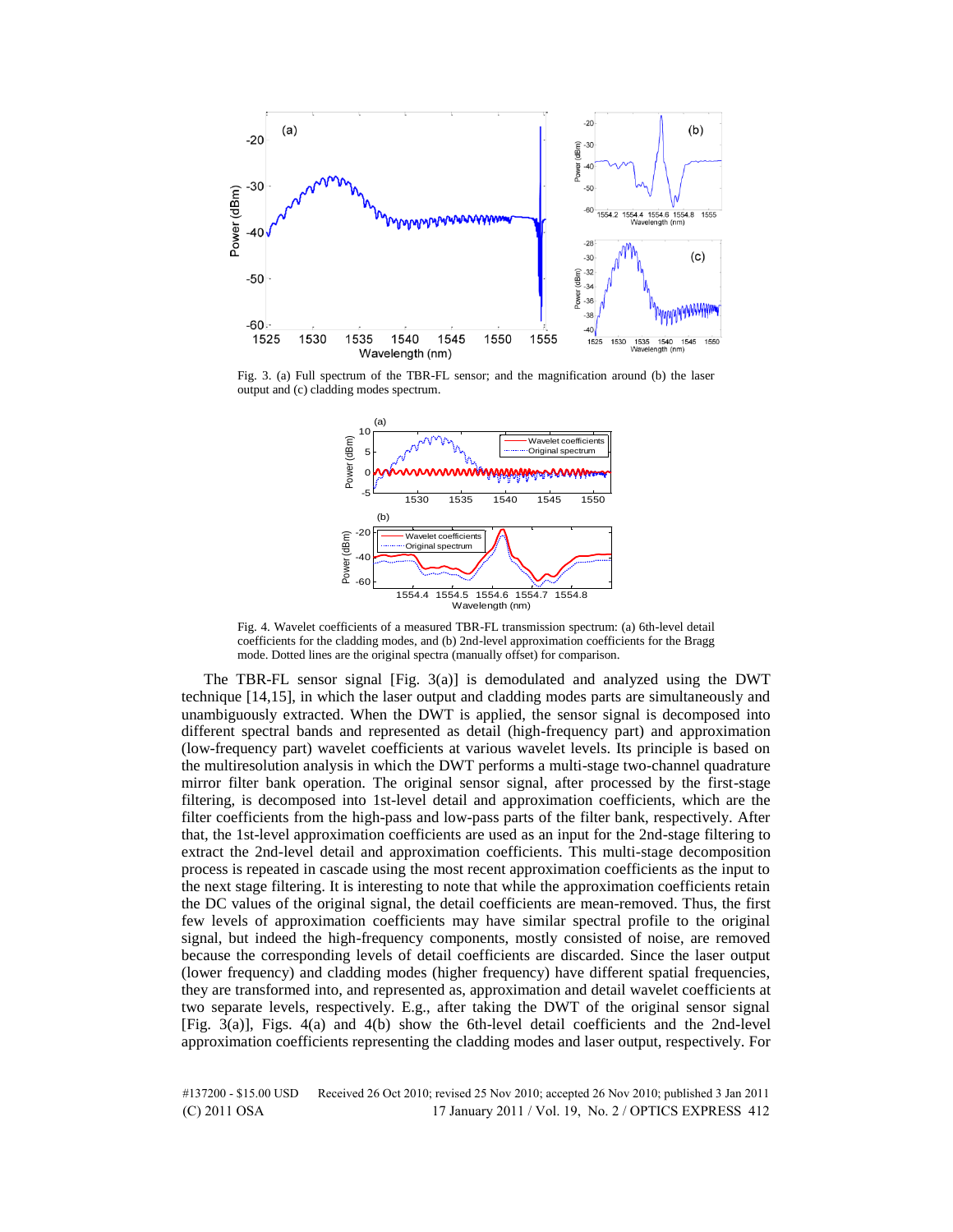comparison, the original signal (dotted curve) is also shown. Note that the wavelet transformed signal is in the same domain as the original signal, and so the wavelet coefficients are real-valued that effectively represent the spectral shifts of the TBR-FL signal (both lasing and cladding modes). In Fig.  $4(a)$ , a cluster of mean-removed cladding modes having similar "spatial frequency" is extracted, and taking an average of this cluster of modes to measure a parameter would be more accurate than randomly picking one particular mode, as each individual cladding mode responses differently to the same measurand change [16,17]. In Fig. 4(b), the approximation coefficients preserved major feature of the original laser signal with the noisy components removed.

An advantage of using the DWT technique is the removal of noisy components through a wavelet denoising method called the block-level thresholding that is incorporated with the DWT demodulation [15]. This denoising method is particularly useful in removing white noise that spans across the entire signal spectrum, a type of noise that is difficult to remove using other signal processing or filtering techniques. Thus, noise such as random jitter and TFBG pair induced Fabry-Perot interference can be readily and conveniently removed.

# **4. Simultaneous temperature and SRI sensing**

Having established the signal acquisition and demodulation techniques, we demonstrate an application of TBR-FL in simultaneous sensing of SRI and temperature. First, for temperature sensing, with the experimental setup shown in Fig. 2, the sensor head (consisting both the TBR-FL and coiled EDF part) was placed inside a bath of hot water. Temperature was varied by letting the water to cool naturally and was measured by a digital thermometer (Fluke 52II with K-type thermocouple). The measured range was between  $31^{\circ}C - 71^{\circ}C$  taken at intervals of  $1^{\circ}$ C. By employing the DWT demodulation (as in Fig. 4), the wavelet coefficients shifts of the laser output (2nd-level approximation coefficients) and an average of about 20 cladding modes (all are 6th-level detail coefficients) in response to the temperature change is shown in Fig. 5. Solid lines are the linear regression fits of the data points. From the figure, both the laser output and averaged cladding modes yielded a very similar temperature-induced sensitivity, having the values of 10.75 pm/°C ( $R^2 = 0.9991$ ) and 10.88 pm/°C ( $R^2 = 0.9975$ ), respectively. With such a high degree of correlation, it is sufficient to measure the temperature change by tracking the lasing wavelength shift alone.

Next, for SRI sensing, the TBR-FL (excluding the extended EDF part) was placed inside a container filled with pre-mixed and saturated glucose solution (Dextrosol D-Glucose powder), and the SRI was changed by diluting the solution with water, which ensured the solution was fully soluble and homogeneous to avoid any undesired light scattering. The SRI varied in the range of 1.3334 (water) – 1.4137 (glucose solution) with the temperature varied between  $23.8^{\circ}$ C –  $24.3^{\circ}$ C during the experiment, and both were obtained by a digital refractometer (Reichert AR200). Similar to the temperature experiment, after applying the DWT to the measured spectra, Fig. 6 shows the wavelet coefficients shifts of the laser output and averaged cladding modes as a function of the SRI change. It is clear that the laser output remained at the zero value (within measurement errors) and so have no direct relationship with the SRI. Furthermore, from the raw lasing spectra the peak power remained at around  $-16.2$  dBm throughout the SRI measurement. This indicated that the SRI only influenced the cladding modes and not the bound core lasing mode, and so both the lasing wavelength and power were unaffected. The averaged cladding modes varied nonlinearly with SRI, and within the measured range the empirical relationship can be described by a 4th-degree polynomial measured range the empirical relationship can be described by a 4th-degree polynomial function,  $\Delta \lambda_{\text{Cladding}}(n) = 358.2n^4 - 1432.1n^3 + 1910.1n^2 - 849.9n$  ( $R^2 = 0.9998$ ). Thus, the SRI change can be obtained from the wavelet coefficients shift of the averaged cladding modes, as the laser output is not sensitive to it.

Having investigated the individual temperature and SRI sensing characteristics, simultaneous sensing of these two measurands using a single TBR-FL can be achieved. Temperature change can be obtained from the wavelet coefficients (i.e., wavelength) shift of the laser output, whereas SRI change from the differential wavelet coefficients shift between